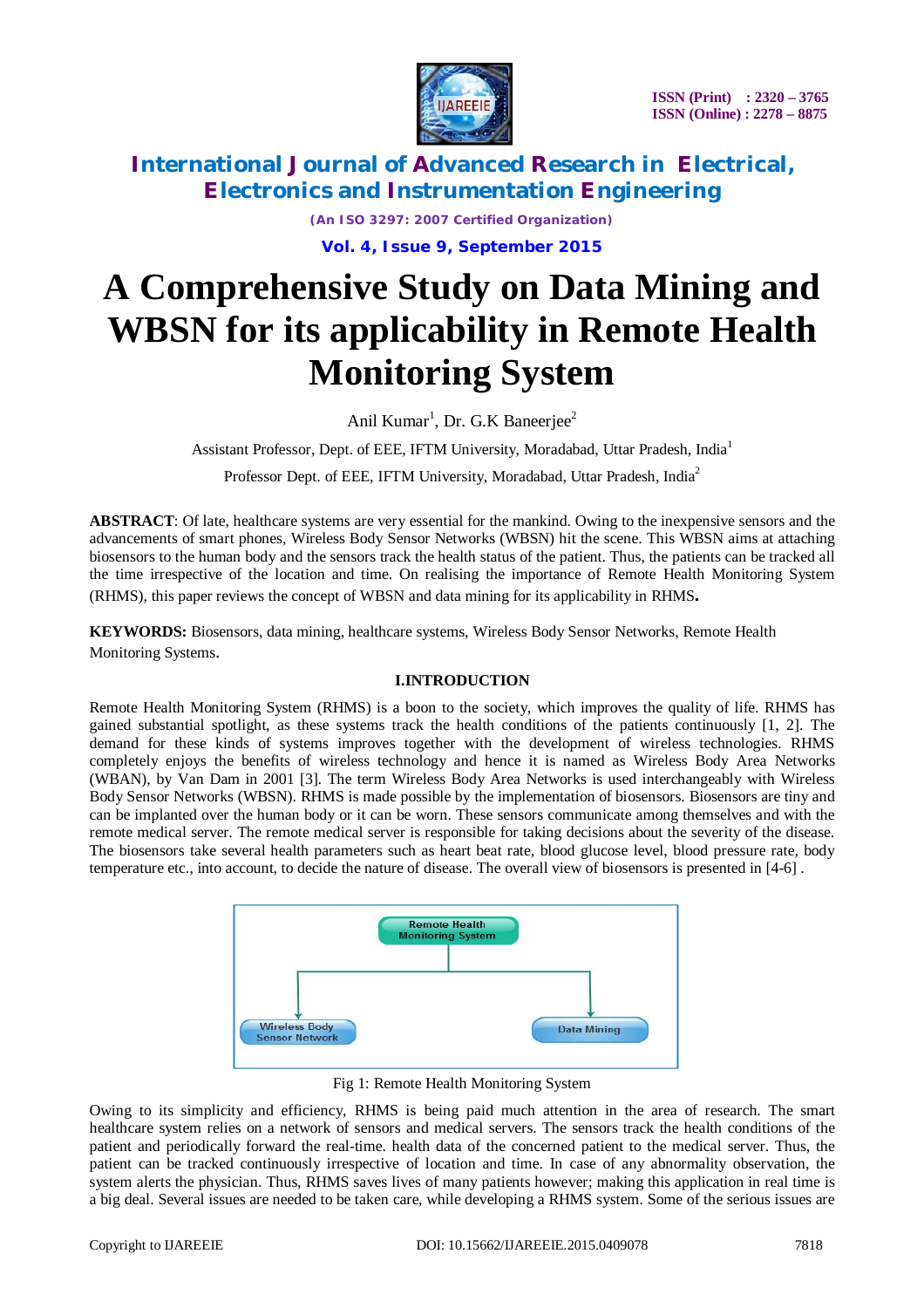

*(An ISO 3297: 2007 Certified Organization)*

## **Vol. 4, Issue 9, September 2015**

energy restriction, lifetime of the network, congestion, security and so on. Though WBAN is based on WSN, the protocols being designed for WSN cannot be utilised for WBAN. Realizing the importance of RHMS, this paper presents an overview of RHMS. The forthcoming sections present the detailed review of literature.

#### **II. TRACKING THE HEALTH STATUS OF THE PATIENT**

The patient can recover from the disease at the earliest, provided the disease is treated with proper care. Hence, treatment of a disease is inversely proportional to the recovery from the disease. Many patients fall dead because of improper treatment of disease and unawareness. RHMS is a windfall to the mankind, which makes it possible to track the health status of the patient continuously. The health status tracking is made achievable by means of biosensors. These biosensors are wearable and can be positioned on the clothes or on the human body. Certain biosensors can be implanted beneath the skin. These biosensors are employed for tracking the medical parameters such as body temperature, heart beat rate, blood glucose level, blood pressure rate, ECG, respiration rate etc. It has been estimated that in 2015, about 20 million people may expire because of cardiovascular disease [7]. Another study claims that about 246 million people suffer from diabetes and the expectant count of diabetic patients by 2025 is around 380 million [8]. However, proper and frequent health examinations can save million lives. Some of the diseases that are being treated with the WBSN are hypertension, asthma, Alzheimer's disease, Parkinson's disease, diabetes, stress monitoring, heart diseases etc., [9-11]. People who suffer from these diseases are suggested to wear biosensors either on clothes or body. These sensors continuously track the health status of the patient and communicate with the medical server. In case of any abnormality, the system triggers an alarm to the physician.

### **III. COMPONENTS OF WBSN**

A common WBSN is composed of sensors, actuators and a smart device. Sensors employed in WBSN are called as biosensors. These biosensors collect the health data from the human body with respect to time or movement. The collected health data can be shared among sensors or can be forwarded to the medical server. A biosensor consists of a sensing hardware, processor, memory, power supply and a transmitter [12]. Actuators are optional components of a WBSN. Actuators are medicine dispensers that are put into action by alarms generated by sensors. For instance, when a sensor senses the lower blood glucose level, a message is passed to the actuator. On receiving the message, actuator injects the insulin to the human body. Thus, the actuators can work when it receives instruction either from sensors or from human. Actuators contain actuator hardware, processor, memory, power supply, receiver and space to contain medicine. A smart device collects all the health data from the sensors and actuators and the smart device is responsible for letting the physician or the user about the health condition. In WBSN, both the sensors and actuators are called as nodes. Usually, a WBSN consists of 20 to 50 nodes [13, 14].

#### **IV. ISSUES IN WBSN**

Some of the major issues associated with WBSN are energy restriction, reliability, usability and security. The sensors present in the WBSN possess limited energy and thus the energy utilization must be given utmost care. Energy of a node is consumed during sensing, data forwarding and local processing of health data [12]. The lifetime of biosensors must preferably be longer and this can be achieved by effective energy utilization. For instance, a glucose monitor should at least work for five years. Thus, the energy of biosensors must be exploited in a proper way to ensure a longer lifetime of implanted sensors. Reliability is another major issue, which makes sense that the health data being sent must reach the intended destination. Apart from this, the health data has to be transferred in a minimal period of time. Reliability has serious impact over the quality of RHMS. As RHMS deals with real time health monitoring of patients, time delay is not tolerable. Time delay in data transmission may put an end to the life of the patient [15]. Hence, reliability must be rendered as much attention as possible.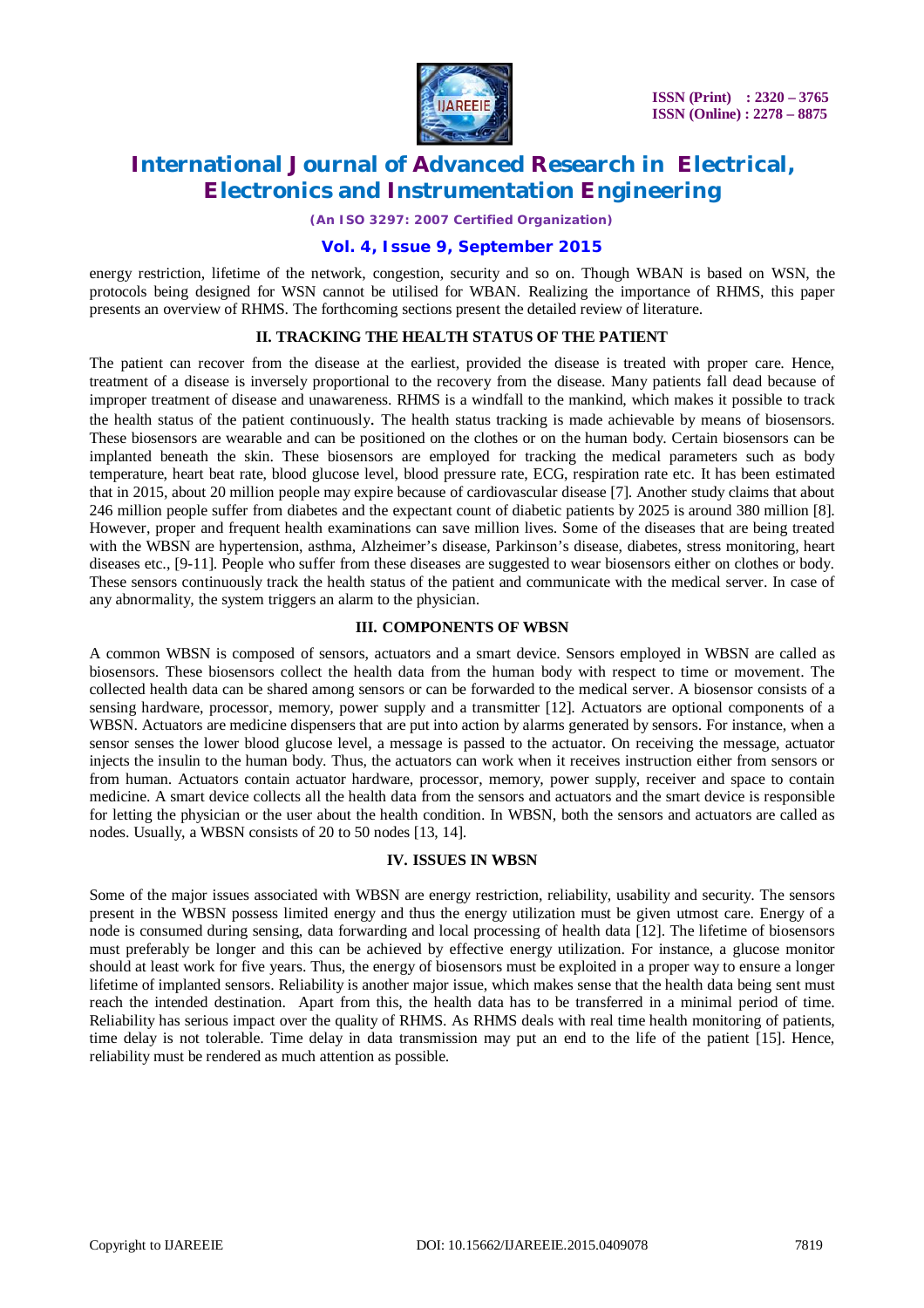

*(An ISO 3297: 2007 Certified Organization)*

## **Vol. 4, Issue 9, September 2015**



Fig 2: Issues in WBSN

The RHMS must have a greater degree of usability. The term usability means that the system must be operable by any kind of user. Furthermore, a new sensor must be able to attach itself to the network, as soon as it gets attached to the human body. The third party intervention must be eliminated as much as possible. The health data being sensed by the sensors are transmitted over internet. This introduces several security breaches. The health data of patients is highly confidential and should be kept private [16]. A strict security policy must be enforced such that the health data can be protected from adversaries. RHMS prefers a lightweight security mechanism. Thus, the design of an RHMS must focus on energy consumption, reliability, usability and security. Obviously, the system may suffer from the trade-offs between the aforementioned parameters. A perfect RHMS must consume energy as minimum as possible. On the other hand, the reliability, usability and security of RHMS must be as great as possible.

## **V. DATA MINING IN RHMS**

RHMS exploits the concept of data mining for diagnosing the nature of disease along with disease prediction. Data mining can effectively predict the disease and also can diagnose the disease with the help of health patterns [17]. A standard RHMS involve in data collection, data transmission and data storage [18, 19]. Apart from this, disease diagnosis is achievable by mining the sensed data.



Fig 3: Applicability of data mining in RHMS

Data mining helps in predicting the disease by creating patterns and disease diagnosis is achieved by grouping related data together with a label. Usually, data mining tasks are beneficial to RHMS in prediction and diagnosis of the disease. Disease prediction and anomaly detection take place in the user side, whereas diagnosis happens in the server side. In substance, the most important processes of data mining are disease prediction, anomaly detection and disease diagnosis. All these processes are explained in the forthcoming sections.

1. Disease prediction: Prediction is the most interesting concept of data mining. Prediction is forecasting the chance of occurrence of disease by taking the historical health information into account. However, it varies from person to person. The biosensors collect the health information from the human body and prediction is made possible by comparing the current data with the historical health data. This method is also called as supervised learning method [20]. A supervised learning method involves feature extraction, training and testing processes. Feature extraction is the process that aims at extracting necessary features from an entity, which can be claimed as the deciding factors. The extracted features pave way for effective classification of diseases. Training the system is the process of providing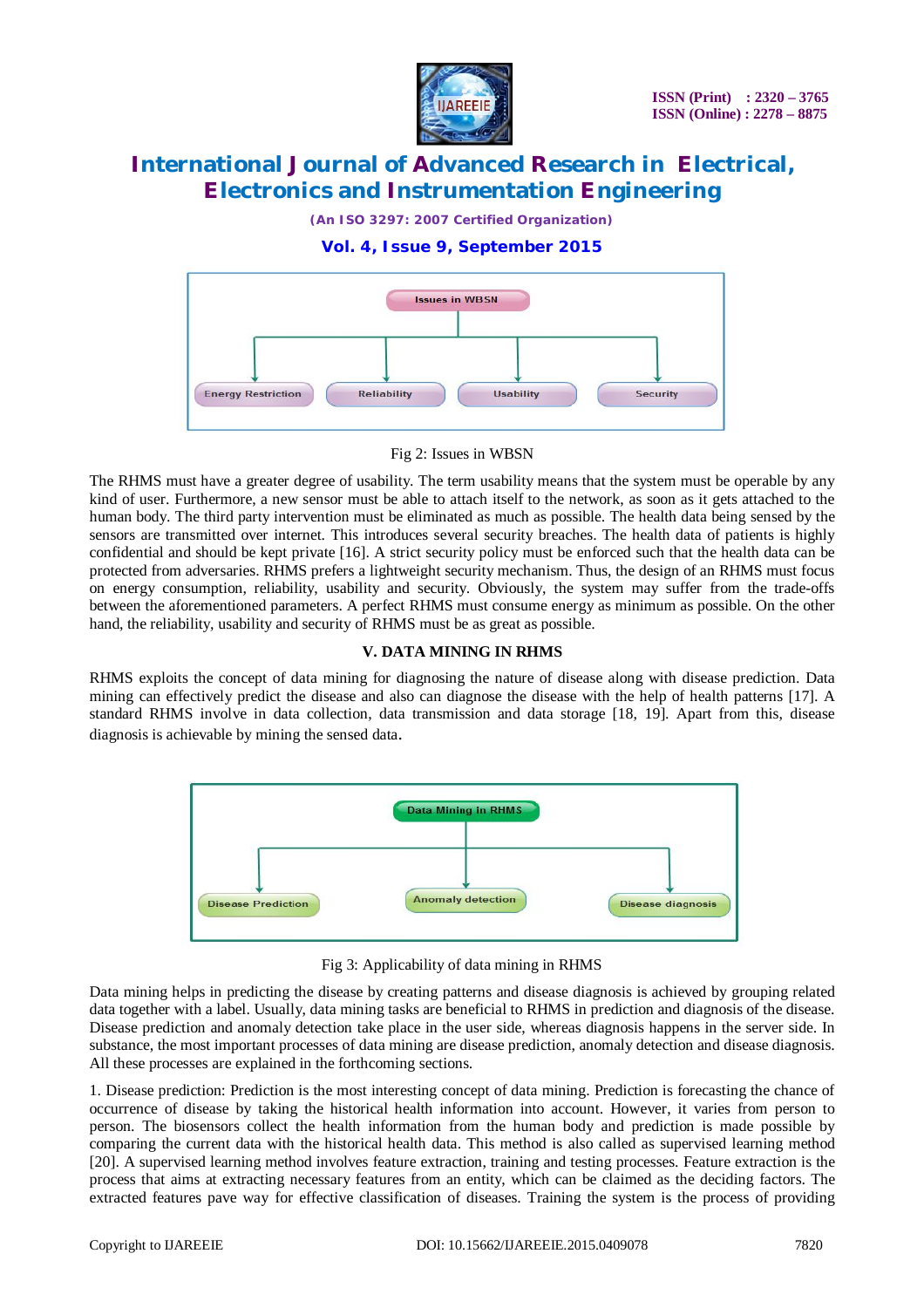

*(An ISO 3297: 2007 Certified Organization)*

### **Vol. 4, Issue 9, September 2015**

knowledge to the system about the normal and abnormal data. Testing is the process in which the trained system classifies between the normal and the abnormal health condition by the knowledge it gained during the training process. For instance, in the works presented in [21,22] predicts the stress range of the entity. Similarly, the blood glucose level can be predicted as in [23].

2. Anomaly detection: Anomaly is the abnormality or irregularity detected from a set of normal values. In other words, anomaly detection is the process of detecting values which do not comply with the expected values [24]. These abnormal values help the physician to take accurate decision with respect to the current health status of the patient [25]. Anomaly detection can be carried out by classifier models such as Support Vector Machine (SVM) [26]. These classifiers can differentiate between normal and abnormal values. In certain works, the irregular patterns of ECG signals and blood glucose levels are analysed [27-29]. An alarm can be generated to the physician, whenever an abnormal pattern is generated [30].

3. Disease diagnosis: Disease diagnosis is the process of decision making, which completely depends on the collected health data. The disease diagnosis is accomplished by taking the environmental condition, situation of the patient into consideration. On the other hand, anomaly detection aims at detecting the abnormal patterns of health data with respect to the historical health information alone. The papers [31-38] diagnoses the disease such as chronic diseases, sleep irregularities, health condition assessment and emotion identification.

#### **VI.CONCLUSION**

This paper has presented a comprehensive overview of Remote Health Monitoring System (RHMS). The general concepts that are applicable for biosensors are studied. RHMS is described in terms of Wireless Body Sensor Networks and data mining respectively. Some of the main works being proposed in this category are discussed. Thus, this paper presents the basic knowledge about designing a Remote Health Monitoring System. By considering all these points into account, we propose to design a better RHMS in future.

#### **REFERENCES**

- [1] Teng, X.F.; Zhang, Y.T.; Poon, C.Y.; Bonato, P. Wearable Medical Systems for P-Health. IEEE Rev. Biomed. Eng. vol- 1, pp.62–74, 2008.
- [2] Agoulmine, N.; Ray, P.; Wu, T.H. Communications in Ubiquitous Healthcare. IEEE Commun. Mag,vol. 50, pp.16–18, 2012.
- [3] Baig, M.; Gholamhosseini, H. Smart health monitoring systems: An overview of design and modeling. J. Med. Syst., vol.37 ,pp. 1–14, 2013.
- [4] Rashidi, P.; Mihailidis, A. A survey on ambient-assisted living tools for older adults. IEEE J. Biomed. Health Inform, no.17, pp.579–590, 2013.
- [5] Atallah, L.; Lo, B.; Yang, G.Z. Can pervasive sensing address current challenges in global healthcare? J. Epidemiol. Glob. Health, vol.2, pp.1–13, 2012.
- [6] International Diabetes Federation (IDF) [Online] http://www.idf.org/.
- [7] S. Park and S. Jayaraman, \Enhancing the quality of life through wearable technology," IEEE Engineering in Medicine and Biology Magazine, vol. 22, no. 3, pp. 41-48, May/Jun. 2003.
- [8] B. Latre, G. Vermeeren, I. Moerman, L. Martens, and P. Demeester, "Networking and propagation issues in body area networks," in 11th Symposium on Communications and Vehicular Technology in the Benelux, SCVT 2004, Ghent, Belgium, 9 November 2004.
- [9] E. Jovanov, D. Raskovic, A. O. Lords, P. Cox, R. Adhami, and F. Andrasik, "Synchronized physiological monitoring using a distributed wireless intelligent sensor system," in Engineering in Medicine and Biology Society, 2003. Proceedings of the 25th Annual International Conference of the IEEE, vol. 2, pp. 1368-1371 ,Sep. 2003.
- [10] I. F. Akyildiz, W. Su, Y. Sankarasubramaniam, and E. Cayirci, "A survey on sensor networks," IEEE Communications Magazine, vol. 40, no. 8, pp. 102-114, Aug. 2002.
- [11] C. Otto, A. Milenkovic, C. Sanders, and E. Jovanov, "System architecture of a wireless body area sensor network for ubiquitous health monitoring," Journal of Mobile Multimedia, vol. 1, no. 4, pp. 307-326, 2006.
- [12] T. Zasowski, F. Althaus, M. Stager, A. Wittneben, and G. Troster, UWB for noninvasive wireless body area networks: channel measurements and results," in Ultra Wide-band Systems and Technologies, 2003 IEEE Conference, pp. 285-289, Nov. 2003.
- [13] U. Varshney and S. Sneha, "Patient monitoring using ad hoc wireless networks: reliability and power management," IEEE Communications Magazine, vol. 44, no. 4, pp. 49-55, Apr. 2006.
- [14] A. Bhargava and M. Zoltowski, "Sensors and wireless communication for medical care," in Database and Expert Systems Applications, 2003. Proceedings. 14th International Workshop on, pp. 956-960, Sep. 2003.
- [15] Bellazzi, R.; Ferrazzi, F.; Sacchi, L. Predictive data mining in clinical medicine: A focus on selected methods and applications. Wiley. Interdiscip. Rev.: Data. Min. Knowl. Discov., Vol .1,pp. 416–430, 2011.
- [16] Sow, D.; Turaga, D.; Schmidt, M. Mining of Sensor Data in Healthcare: A Survey. In Managing and Mining Sensor Data; Aggarwal, C.C., Ed.; Springer: Berlin, Germany, pp. 459–504, 2013.
- [17] Nangalia, V.; Prytherch, D.; Smith, G. Health technology assessment review: Remote monitoring of vital signs—current status and future challenges. Crit. Care, vol.14, pp.1–8, 2010.